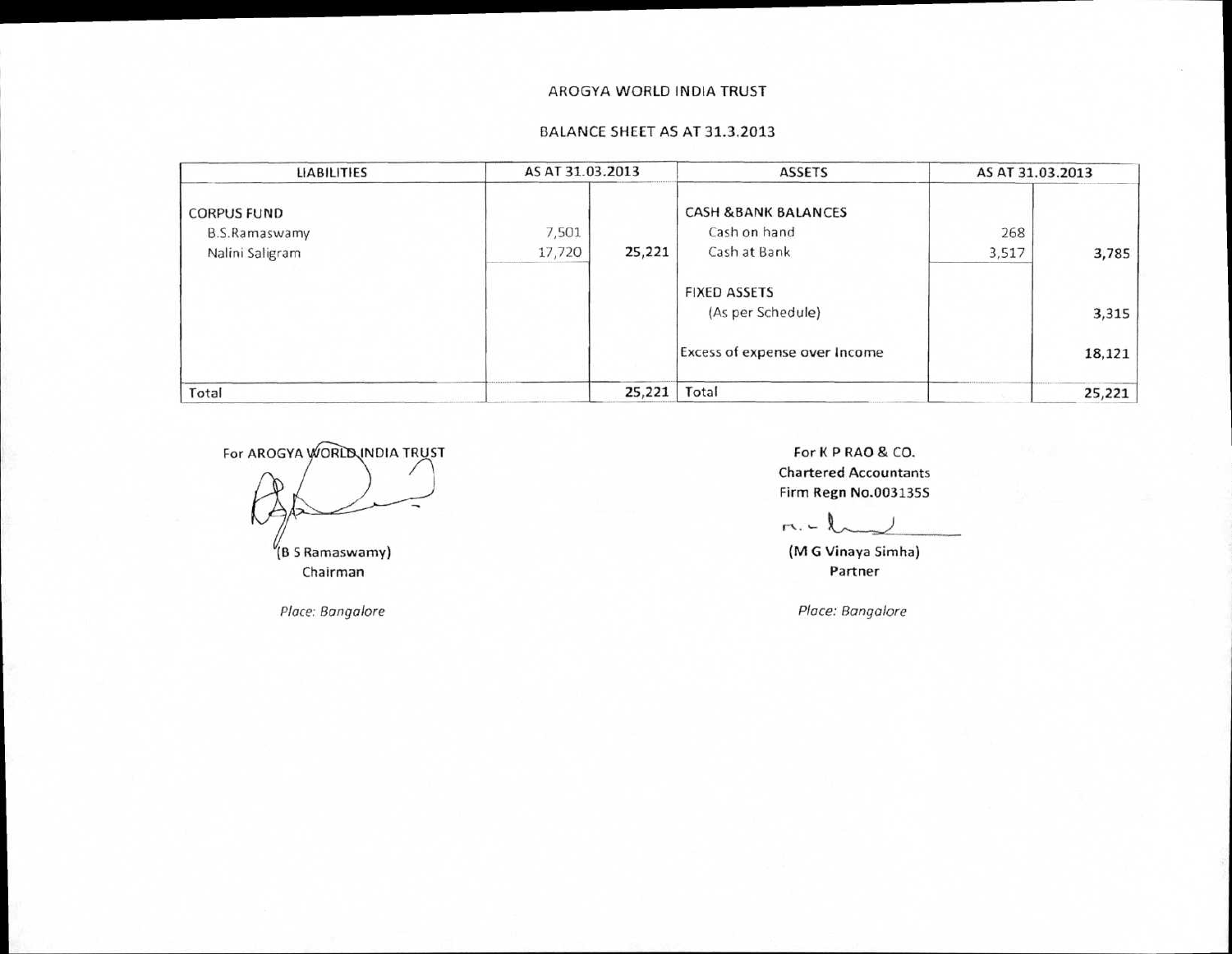#### AROGYA WORLD INDIA TRUST

| <b>EXPENDITURE</b>         | 31.3.2013 | <b>INCOME</b>                     | 31.3.2013 |
|----------------------------|-----------|-----------------------------------|-----------|
| <b>Bank charges</b>        | 40        | Donations - Individuals           | 37,000    |
| Delhi Function expenses    |           | 750 Bank Interest                 | 412       |
| Depriciation               | 585       |                                   |           |
| Miscellaneous expenses     | 1,955     |                                   |           |
| Postage and Courier        |           | 545 Excess of expense over Income | 18,121    |
| Printing and Stationery    | 4,939     |                                   |           |
| Professional fees          | 16,855    |                                   |           |
| Rates & Taxes              | 7,130     |                                   |           |
| Telephone charges          | 3,019     |                                   |           |
| <b>Travelling Expenses</b> | 19,715    |                                   |           |
| Total                      | 55,533    | Total                             | 55,533    |

#### INCOME AND EXPENDITURE ACCOUNT FOR THE YEAR ENDED 31.3.2013

For AROGYA NORLD INDIA TRUST For K P RAO & CO.

Chairman

U

Place: Bangalore **Place: Bangalore Place: Bangalore** 

Chartered Accountants Firm Regn No.0031355

 $M.4$ 

**(B** S Ramaswamy) (M G Vinaya Simha)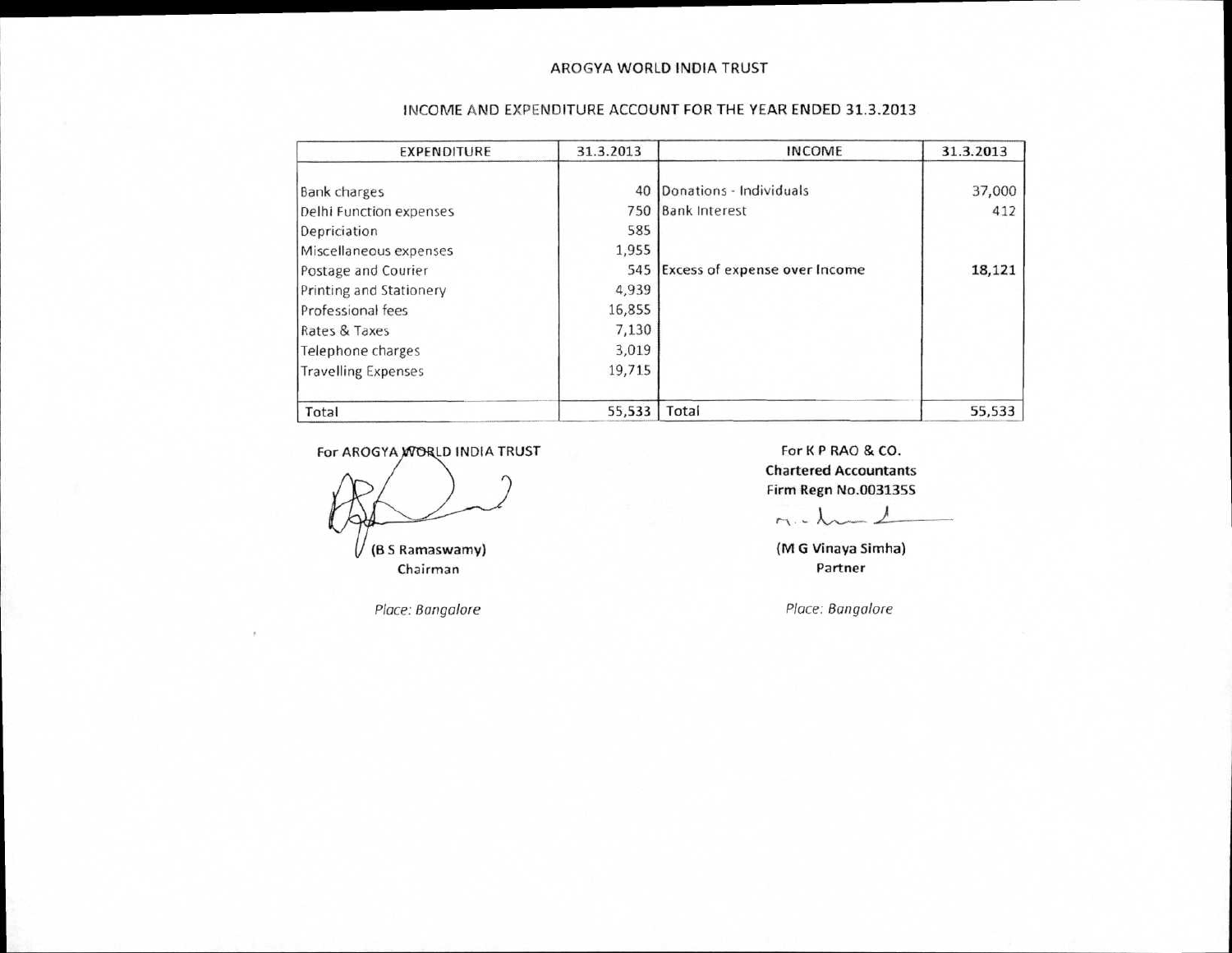## AROGYA WORLD INDIA TRUST SCHEDULE OF FIXED ASSETS AS AT 31.3.2013

| <b>DESCRIPTION</b> | <b>WDV</b><br>01.04.2012 | <b>ADDITIONS</b> | <b>DELETIONS</b> | <b>TOTAL</b> | <b>RATE</b> | <b>DEPRECIATION</b> | WDV<br>31.03.2013 |
|--------------------|--------------------------|------------------|------------------|--------------|-------------|---------------------|-------------------|
| Mobile Phone       | <b>Section</b>           | 3,900            |                  | 3,900        | 15%         | 585                 | 3,315             |
| Total              |                          | 3,900            |                  | 3,900        |             | 585                 | 3,315             |

For AROGYA WORLD NOIA TRUST (B S Ramaswamy) Chairman